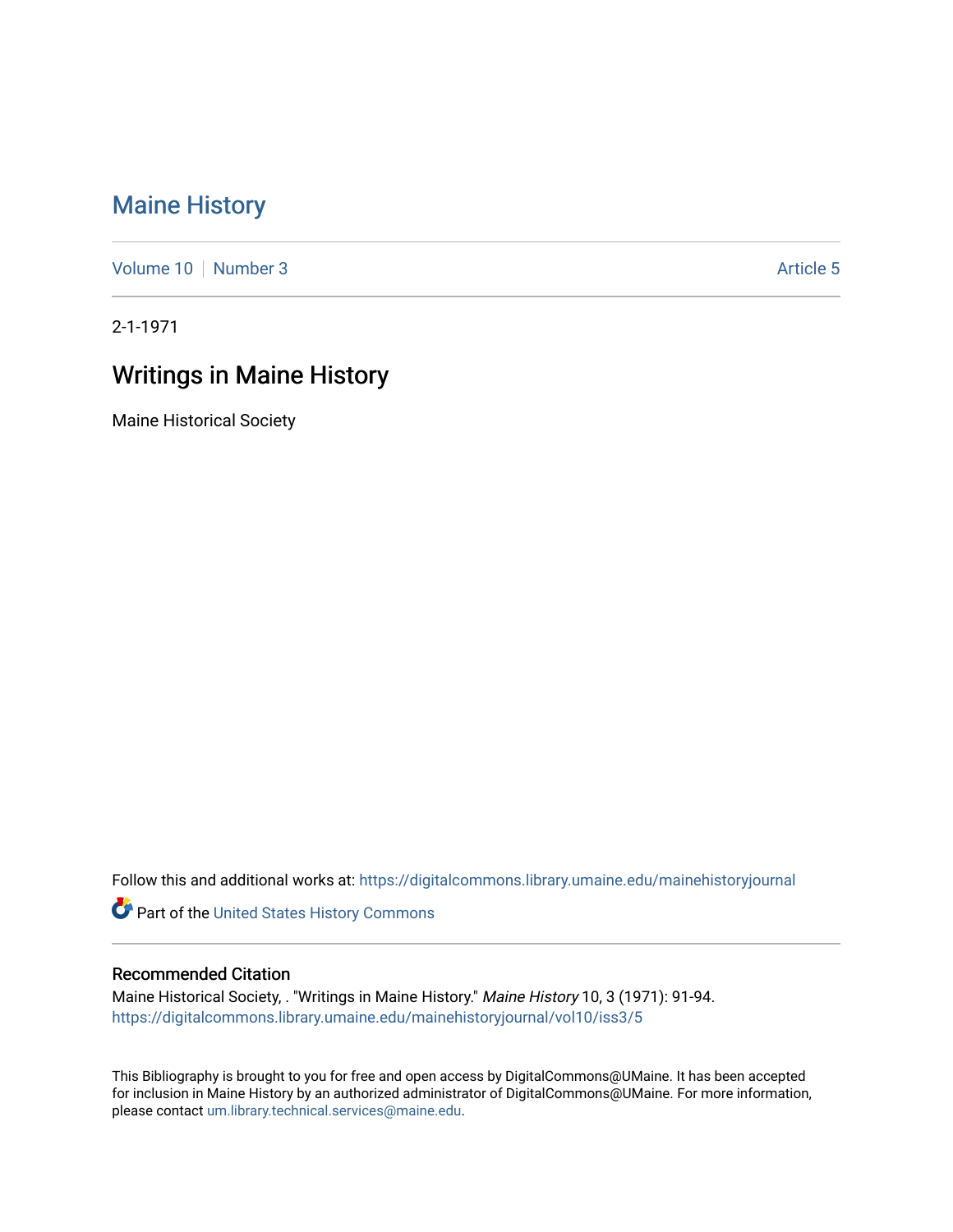- Sturtevant, Reginald H. *<sup>A</sup> History of Livermore, Maine,* with drawings by S. W. Hilton. Lewiston, 1970. 256 pages, illustrated. *To be reviewed in the Newsletter.*
- *Town of Kennebunk, Maine, 1820-1970.* Special edition of the York *County Coast Star* in <sup>8</sup> sections with cover. Published June  $24, 1970.$

*Explorations in Maine History: Miscellaneous Papers. "Proceedings of the Sesquicentennial Colloquium, March 30, 1970. "* University of Maine at Orono, June, 1970. 64 pages.

Includes the texts of remarks by Clifford Shipton and Francis O'Brien on the subject, ''Resources for Maine History;" Ronald Banks on ''Maine's Resources and the Nation;'' and David Smith on "Maine's Resources and the State." In addition are the reports of six graduate history students regarding their research in Maine history.

Available for \$1.00 from Professor Arthur M. Johnson, 208 E. Annex, University of Maine at Orono, Orono, Maine  $04473$ .

> *WHITINGS IN MAINE HISTORY Periodicals and Newspapers* Compiled by Shirley E. Welch

ABBREVIATIONS: *AM* Antiques Magazine. *CLQ* Colby Library Quarterly. *DEM* Down East Magazine. *FH* Forest History. *HNH* Historical New Hampshire. *LJM* Lewiston Journal Magazine. *MT* Maine Times. *MA* Middleborough Antiquarian. *NEHGR* New England Historical & Genealogical Register. *PM* Portland Magazine. *PPH* Portland Press Herald. *PN* Preservation News.

ANDERSON, MAIZIE FREEMAN. Grammy's house...in memory of her grandmother, Bertha Tucker Lowe. *DEM* January 1971\* BARTER, J. MALCOLM. The Scott Paper Company. *DEM* March 1971. BRUMBAUGH, THOMAS B. Horatio Greenough in the classic mold. *AM* February 1971.

COLE, JOHN N. Who is the Maine consumer? *MT* November 13, 1970. COOK, MARGE. Christina Olson's World. *DEM* March 1971.

CRANE, JONAS. Gale of <sup>1839</sup> famous in Marine history [Basis of Longfellow's "Wreck of the Hesperus".] *LJM* November 14, 197°.

- -----. Sea murders on rum runner never solved. [Ship "Dwight"] *LJM* November 21, 1970.
- FAY, PAULINE. Serene Searsmont is rich in memories and history. *LJM* December 5, 1970.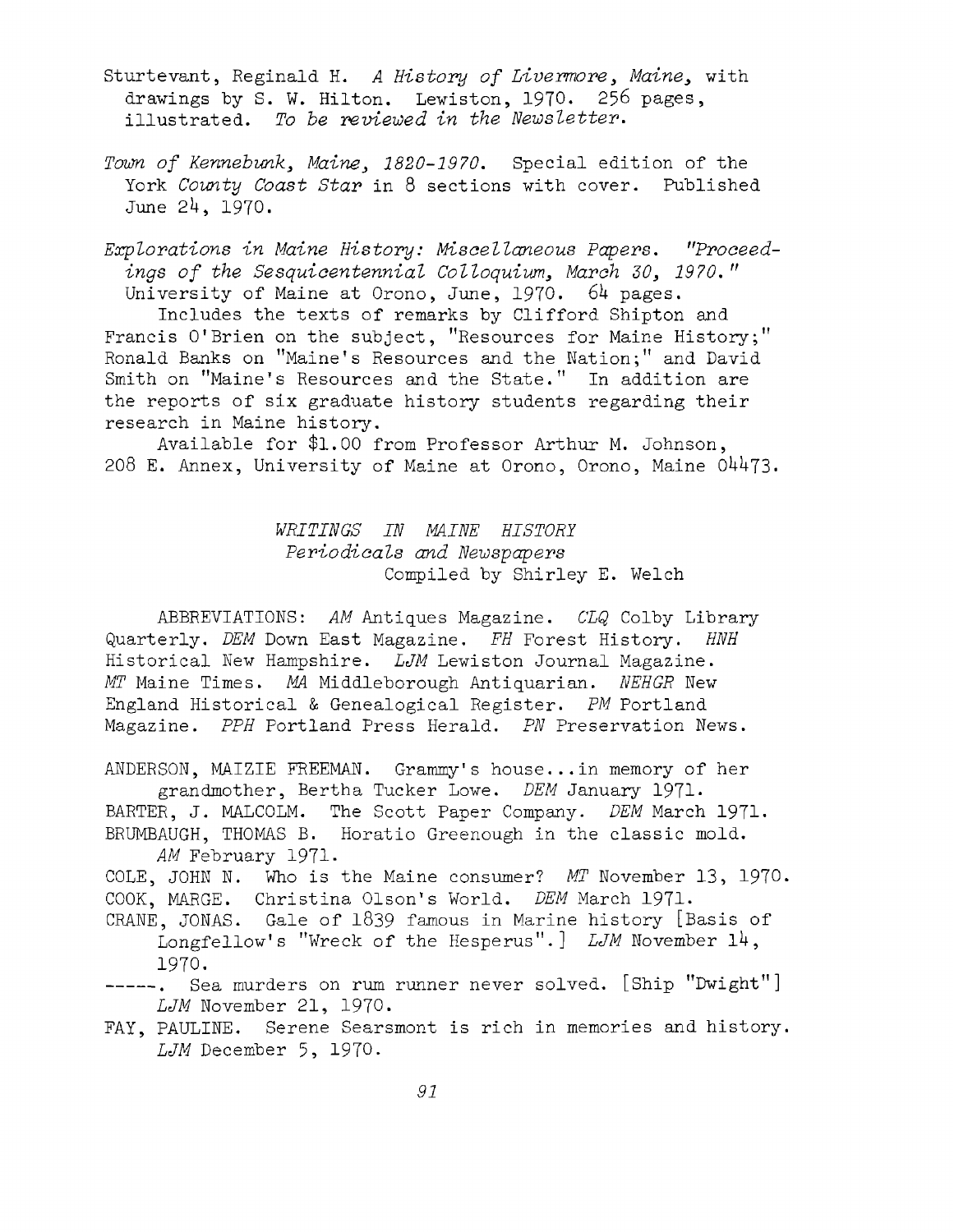FINE, BUFF. Saving Maine's islands: the federal plan. *MT* November 6, 1970. FISHER, PEGGY. At Colby they're teaching <sup>a</sup> new kind of teacher. *MT* November 27, 1970. -----. Dr. Carroll McGary...with high hopes. *MT* December 4, 1970. FOWKE, EDITH. Songs of the Northern Shantyboys. *FH* January 1971. GAUVIN, AIME. The forests of Maine: the Pingree holdings - <sup>130</sup> years of timber management. *MT* November 13, 1970. -----. How to get the most out of a Maine tree. MT December 11, 1970. GRANT, MANNIE. Dresden man perfects unusual printing. [George Rapin] *LJM* November 7, 1970. HESELTINE, CHARLES. [Article on Portland trolley cars] *PPH* November 20, 1970. HOLMAN, WINIFRED L. The progeny of Ensign Joseph (3) Hilton of Newmarket, N.H. *1GEHGR* October 1970. HUNT, JOHN G. The Mother of Elder William Brewster. *NEHGR* October 1970. HUTCHINSON, GLORIA. Maine'<sup>s</sup> district courts - <sup>a</sup> day in the life. *MT* November 20, 1970. -----. The system is better but not too good. [District courts] *MT* November 27, 1970. -----. There is room for improvement. [District Courts III] *MT* December 4, 1970. -----. Low-income housing. Proving ground in Brunswick. *MT* December 4, 1970. [JEWETT, SARAH ORNE], Entire issue dedicated to her works and life. *CLQ* December 1970. JORDAN, ELOISE M. Maine music festivals introduction to grand opera. *LJM* October 31, 1970. Cape Elizabeth is historic as well as beautiful. *LJM* November  $14$ ,  $1970$ . Nathaniel Hawthorne spent young years in Maine. *LJM*  $----$ . December 5, 1970. Famous prima donna, Emma Eames, was Bath girl. *LJM* January 16, 1971- KIMBALL, E. G. Indian legends of Mt. Katahdin. *LJM* December 26, 1970. LABBIE, EDITH. James Sullivan, Maine'<sup>s</sup> first historian. *LJM* November 7, 1970. LANCASTER, LAURA. Walter Rolfe of Rumford fine musician. *LJM* October 31, 1970. LARKIN, A. T. Maine'<sup>s</sup> boat builders - just <sup>a</sup> handful are left. *MT* December 18, 1970.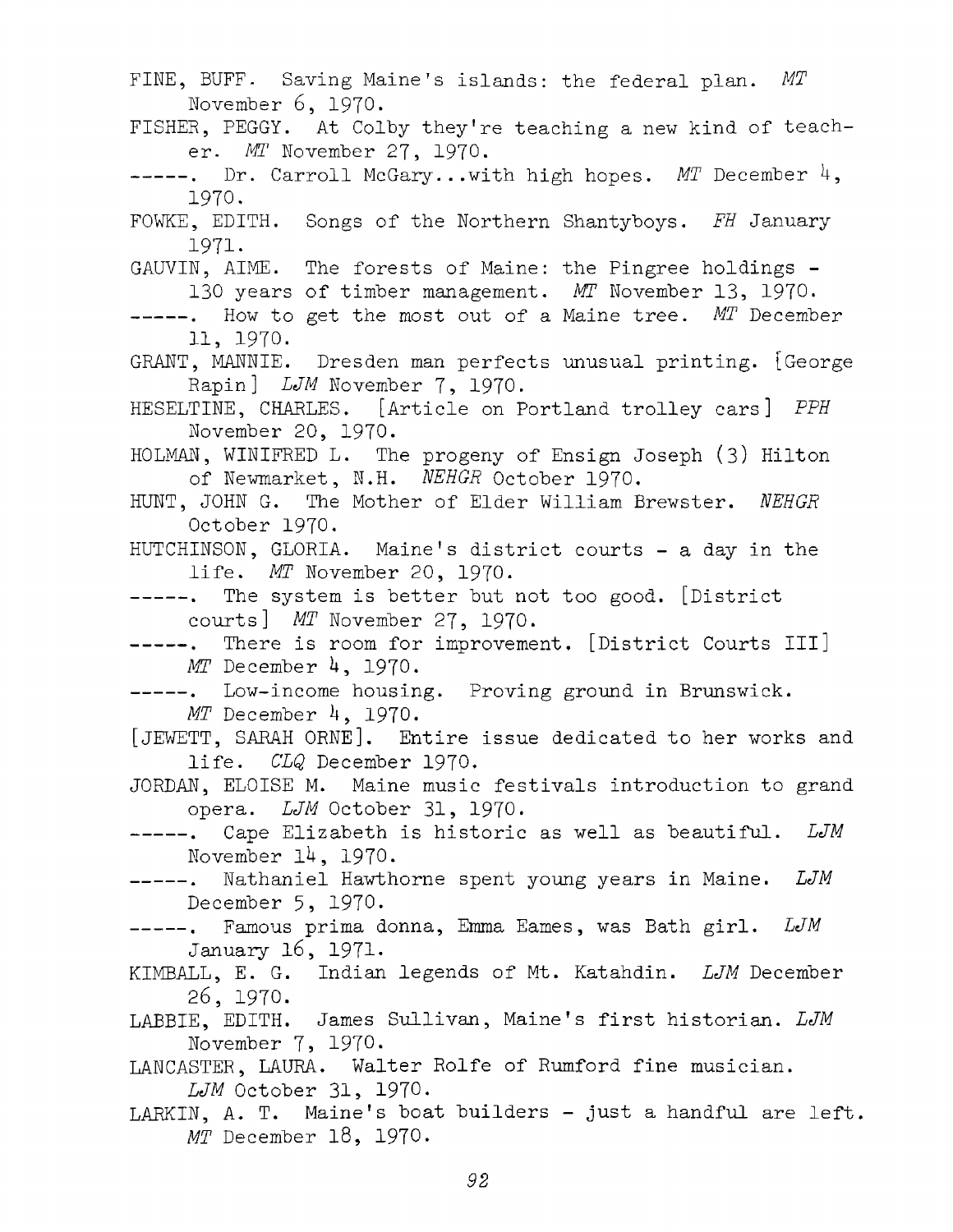LEAVITT, HAROLD E. Mt. Bigelow is one of Maine'<sup>s</sup> beloved landmarks. *LJM* November 7, 1970. LEAVITT, JOHN F. ''Chance along" — selections from his ''Wake of the Coasters." *DEM* January 1971- LEE, JOHN R. Maine Lake Ice Company. *DEM* March 1971. LEWISTON EVENING JOURNAL. ''Diggings" unearth new facts on Pilgrim colony. *LJM* November 21, 1970. LIBBY, STEVE. Grand Pre has close ties with Maine. *LJM* November 14, 1970. LINCOLN, J. J. The Revere bells of Maine. *DEM* January 1971- LITTLE, NINA FLETCHER. New light on Joseph H. Davis, ''Left hand painter." *AM* November 1970. MAINE TIMES. Maine Indians and the church, an old alliance newly redefined. *MT* November 27, 1970. MILLIKEN, HENRY. School budgets caused wrangles in 1878. *LJM* January 16, 1971. MYERS, JOHN L. The beginning of antislavery agencies in N.H. 1832-1835. *HNH* Fall, 1970. PARKER, W. J. LEWIS. Sails, Ships, & Cargoes - Dunn & Elliot of Thomaston, Maine. *DEM* March 1971. PHILIPS, DONALD. ''Maine becomes <sup>a</sup> state..." by Ronald F. Banks [review]. *DEM* January 1971. PORTLAND MAGAZINE. The bell that tolled. [Paul Revere bell of the Greek Orthodox Church] *PM* Winter, 1970. What is a Charitable Mechanic? *PM* Winter, 1970. PRESERVATION NEWS. Wooden Row house to be condominium in Hallowell, Maine. *PN* November 1970. SAWYER, GEORGE H. What happened to Maine corn factories? *LJM* November 7, 1970. SAWYER, MINA T. Family records keeps this couple traveling. [Compiling Weymouth genealogy] *LJM* January 2, 1971. SCHON, D. O. L. The handlogger - unique British Columbia pioneer. *EH* January 1971- SHADWELL, WENDY J. Some pre-Revolutionary prints and broadsides. *AM* February 1971. SKINNER, RALPH B. Careers of two ships named Androscoggin. *LJM* January 2, 1971. SKOGLUND, NANCY. This is the Maine Public Broadcasting Service. *DEM* March 1971. SMITH, BEVERLY WIGHT. Diary pictures life of Maine farmer century ago. [Alvin Bradley of Vienna, Maine] *LJM* November 28, 1970. SPRUCE, JACK. Old Maine Woodsmen lived out for season. *LJM* November 14, 1970. STETSON, LILLA. The Mirimar [restaurant] is part of local history. *LJM* December 5, 1970.